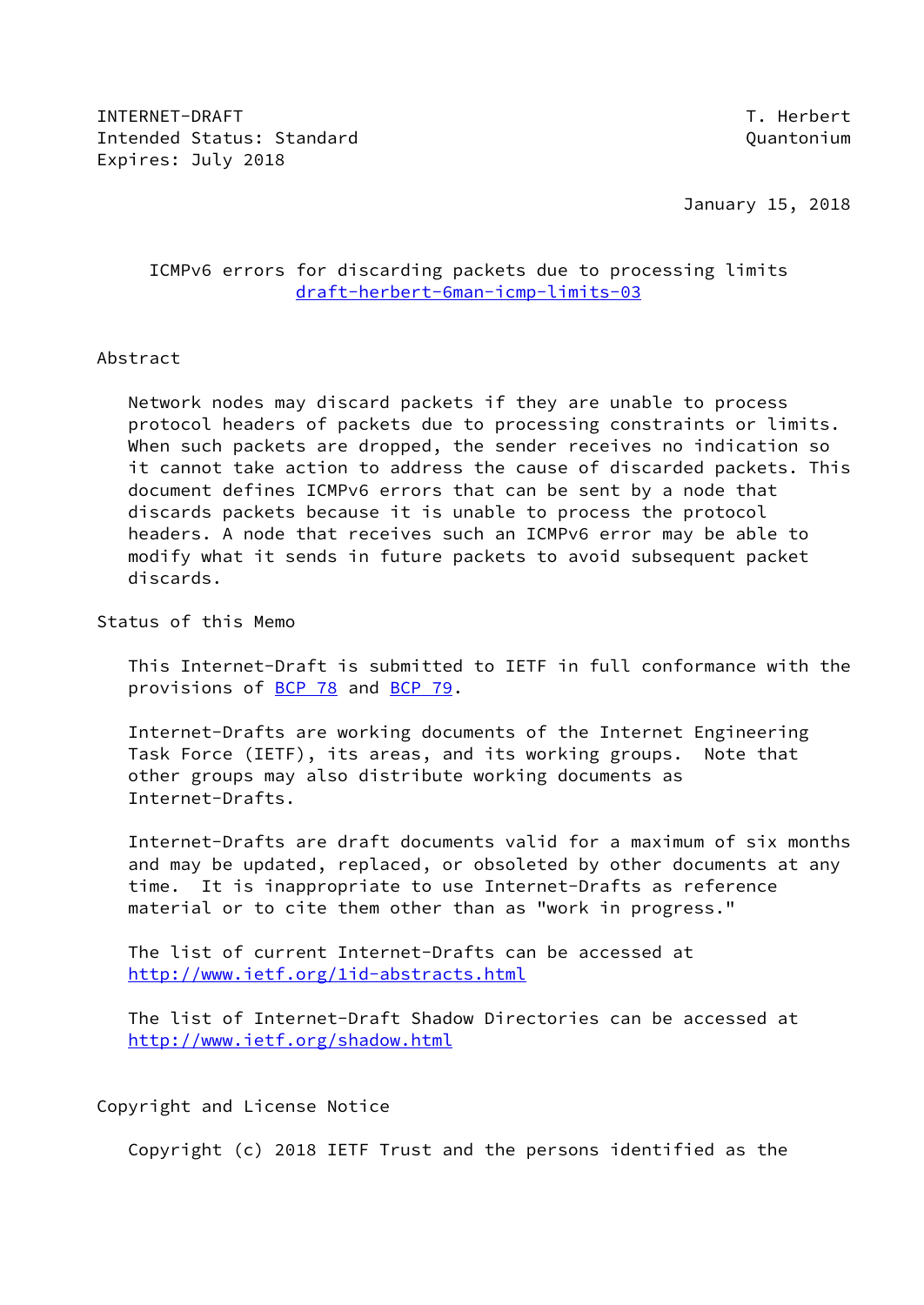### INTERNET DRAFT [draft-herbert-6man-icmp-limits-03](https://datatracker.ietf.org/doc/pdf/draft-herbert-6man-icmp-limits-03) January 15, 2018

document authors. All rights reserved.

This document is subject to [BCP 78](https://datatracker.ietf.org/doc/pdf/bcp78) and the IETF Trust's Legal Provisions Relating to IETF Documents [\(http://trustee.ietf.org/license-info](http://trustee.ietf.org/license-info)) in effect on the date of publication of this document. Please review these documents carefully, as they describe your rights and restrictions with respect to this document. Code Components extracted from this document must include Simplified BSD License text as described in Section 4.e of the Trust Legal Provisions and are provided without warranty as described in the Simplified BSD License.

#### Table of Contents

|                | 1.1 Extension header limits 3                                                              |  |  |  |
|----------------|--------------------------------------------------------------------------------------------|--|--|--|
|                | 1.2 Aggregate header limits 4                                                              |  |  |  |
|                | 2 ICMPv6 errors for extension header limits $\frac{4}{5}$                                  |  |  |  |
|                |                                                                                            |  |  |  |
|                | $2.2$ Unrecognized Next Header type encountered (code 1) $5$                               |  |  |  |
|                | $2.3$ Extension header too big (code 4) 5                                                  |  |  |  |
|                | $2.4$ Extension header chain too long (code 5) 6                                           |  |  |  |
|                | $2.5$ Too many options in extension header (code 6) 6                                      |  |  |  |
|                | 3 ICMPv6 error for aggregate header limits 6                                               |  |  |  |
|                |                                                                                            |  |  |  |
|                |                                                                                            |  |  |  |
|                |                                                                                            |  |  |  |
|                | $\underline{4.1}$ Priority of reporting $\ldots \ldots \ldots \ldots \ldots \ldots \ldots$ |  |  |  |
|                |                                                                                            |  |  |  |
|                |                                                                                            |  |  |  |
| 6              |                                                                                            |  |  |  |
|                | 6.1 Parameter Problem codes 10                                                             |  |  |  |
|                | 6.2 Destination Unreachable codes 10                                                       |  |  |  |
|                |                                                                                            |  |  |  |
| 7 <sup>7</sup> |                                                                                            |  |  |  |
|                | 7.1 Normative References 10                                                                |  |  |  |
|                | 7.2 Informative References 11                                                              |  |  |  |
|                |                                                                                            |  |  |  |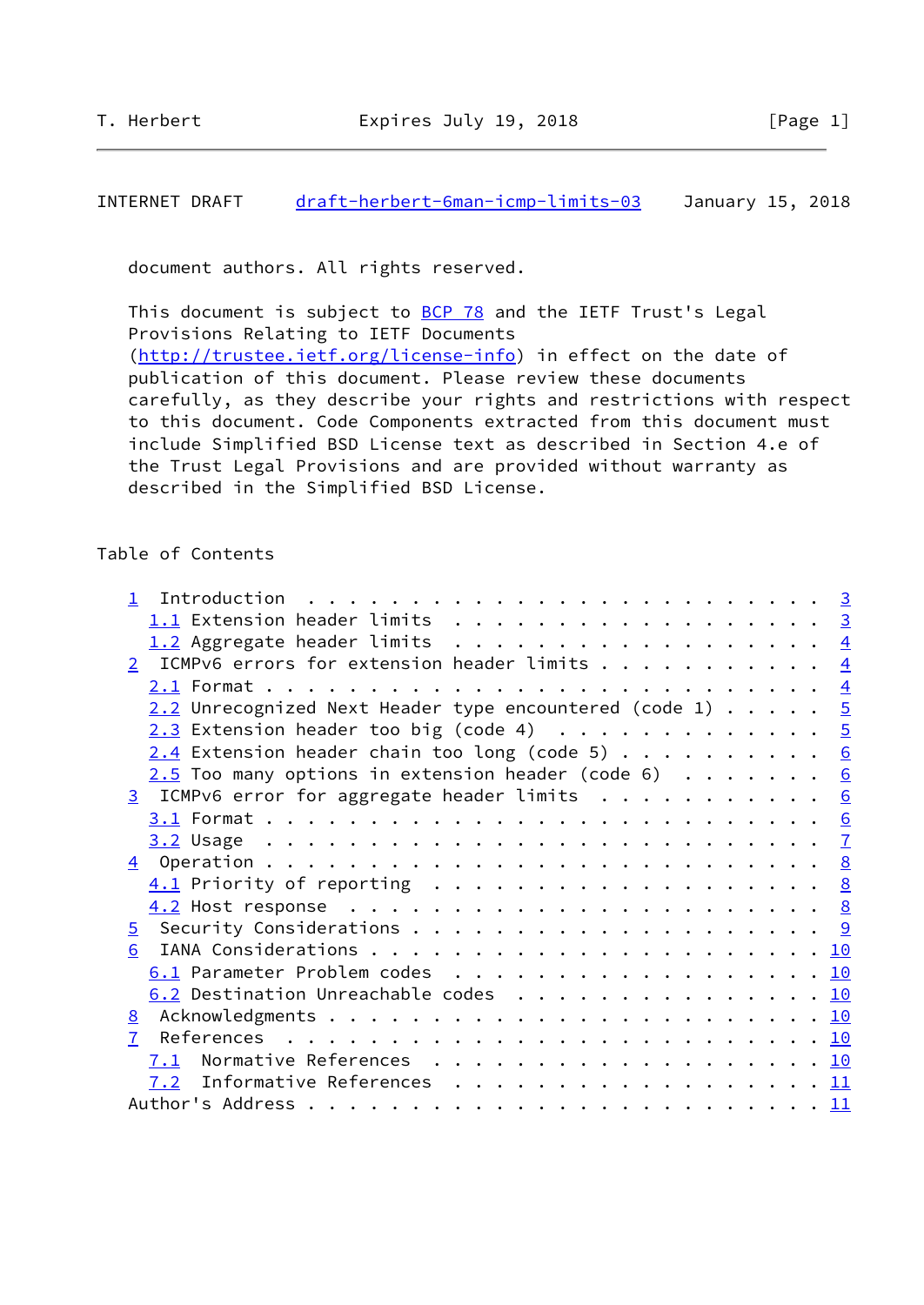T. Herbert **Expires July 19, 2018** [Page 2]

<span id="page-2-1"></span>INTERNET DRAFT [draft-herbert-6man-icmp-limits-03](https://datatracker.ietf.org/doc/pdf/draft-herbert-6man-icmp-limits-03) January 15, 2018

#### <span id="page-2-0"></span>[1](#page-2-0) Introduction

 This document specifies ICMPv6 errors that can be sent when a node discards a packet due to it being unable to process the necessary protocol headers because of processing constraints or limits. New ICMPv6 code points are defined as an update to [\[RFC4443](https://datatracker.ietf.org/doc/pdf/rfc4443)].

 Four of the errors are specific to processing limits of extension headers; another error is used when the aggregate protocol headers in a packet exceed the processing limits of a node.

### <span id="page-2-2"></span>[1.1](#page-2-2) Extension header limits

 With IPv6, optional internet-layer information is carried in one or more IPv6 Extension Headers [\[RFC8200](https://datatracker.ietf.org/doc/pdf/rfc8200)]. Extension Headers are placed between the IPv6 header and the Upper-Layer Header in a packet. The term "Header Chain" refers collectively to the IPv6 header, Extension Headers, and Upper-Layer Headers occurring in a packet. Individual extension headers may have a length of 2048 and must fit into one MTU. Destination Options and Hop by Hop Options contain a list options in Type-length-value (TLV) format. Each option includes a length of the data field in octets, and the minimum size of an option (non-pad type) is two bytes and the maximum length is 257 bytes. The number of options in an extension header is only limited by the length of the extension header and MTU. Options may also be skipped over by a receiver if they are unknown and the Option Type indicates to skip (first two bits are 00).

Per [\[RFC8200](https://datatracker.ietf.org/doc/pdf/rfc8200)], except for Hop by Hop options, extension headers are not examined or processed by intermediate nodes. Many intermediate nodes, however, do examine extension header for various purposes. For instance, a node may examine all extension headers to locate the transport header of packet in order to implement transport layer filtering or to track connections to implement a stateful firewall.

Destination hosts are expected to process all extensions headers and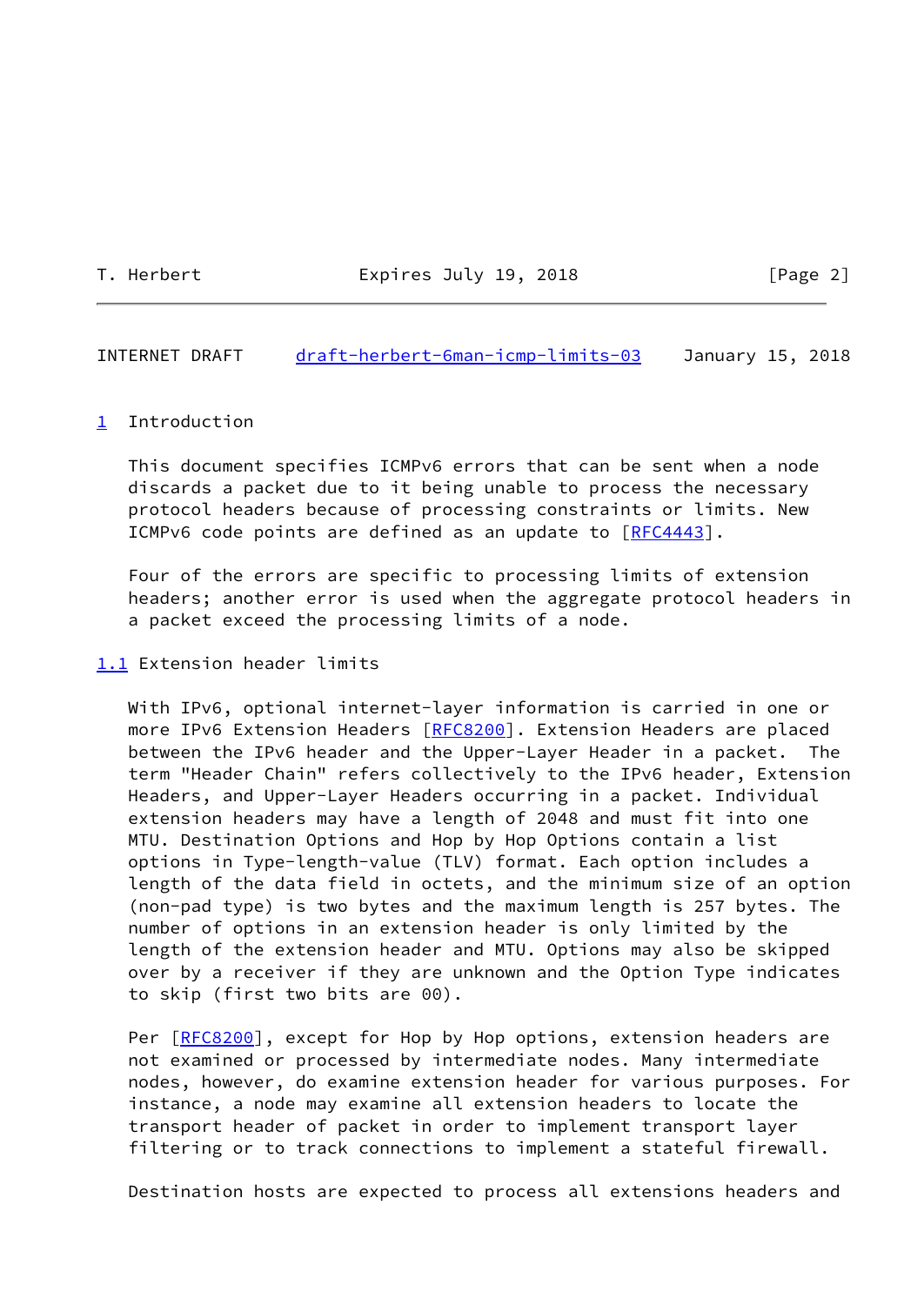options in Hop-by-Hop and Destination Options.

 Due to the variable lengths, high limits of lengths of extension headers, or potential for Denial of Service attack; many devices impose operational limits of extension headers in packets they can process. [\[RFC7045](https://datatracker.ietf.org/doc/pdf/rfc7045)] discusses the requirements of intermediate nodes that discard packets because of unrecognized extension headers. When a limit is exceeded, the typical behavior is to silently discard a packet. The limits are non-standard and may be configurable per implementation. Both intermediate nodes and end hosts may institute such limits on extension header processing.

| T. Herbert | Expires July 19, 2018 | [Page 3] |
|------------|-----------------------|----------|
|            |                       |          |

<span id="page-3-1"></span>INTERNET DRAFT [draft-herbert-6man-icmp-limits-03](https://datatracker.ietf.org/doc/pdf/draft-herbert-6man-icmp-limits-03) January 15, 2018

 This document defines three Parameter Problem codes and extends the applicably of an existing code that are sent by a node that discards a packet due to processing limits of extension headers being exceeded. A source host that receives an ICMPv6 error can modify the use of extension headers in subsequent packets to the destination in order to avoid further occurrences of packets being discarded.

<span id="page-3-0"></span>[1.2](#page-3-0) Aggregate header limits

 Many hardware devices implement a parsing buffer of a fixed sized to process packets. The parsing buffer is expected to contain all the headers (often up to a transport layer header for filtering) that a device needs to examine. Parsing buffers have been implemented with various sizes (512 bytes is common, some devices have smaller sizes).

 When the aggregate length of headers in a packet exceeds the size of the parsing buffer, a device will typically either discard the packet or defer processing to a software slow path. In either case, no indication of a problem is sent back to the sender.

 This document defines one code for ICMPv6 Destination Unreachable that is sent by a node that is unable to process the headers of a packet due to the aggregate size of the packet headers exceeding a processing limit (e.g. exceeding the size of a parsing buffer). A source host that receives an ICMPv6 error can modify the headers used in subsequent packets to try to avoid further occurrences of packets being discarded or relegated to a slow path.

<span id="page-3-2"></span>[2](#page-3-2) ICMPv6 errors for extension header limits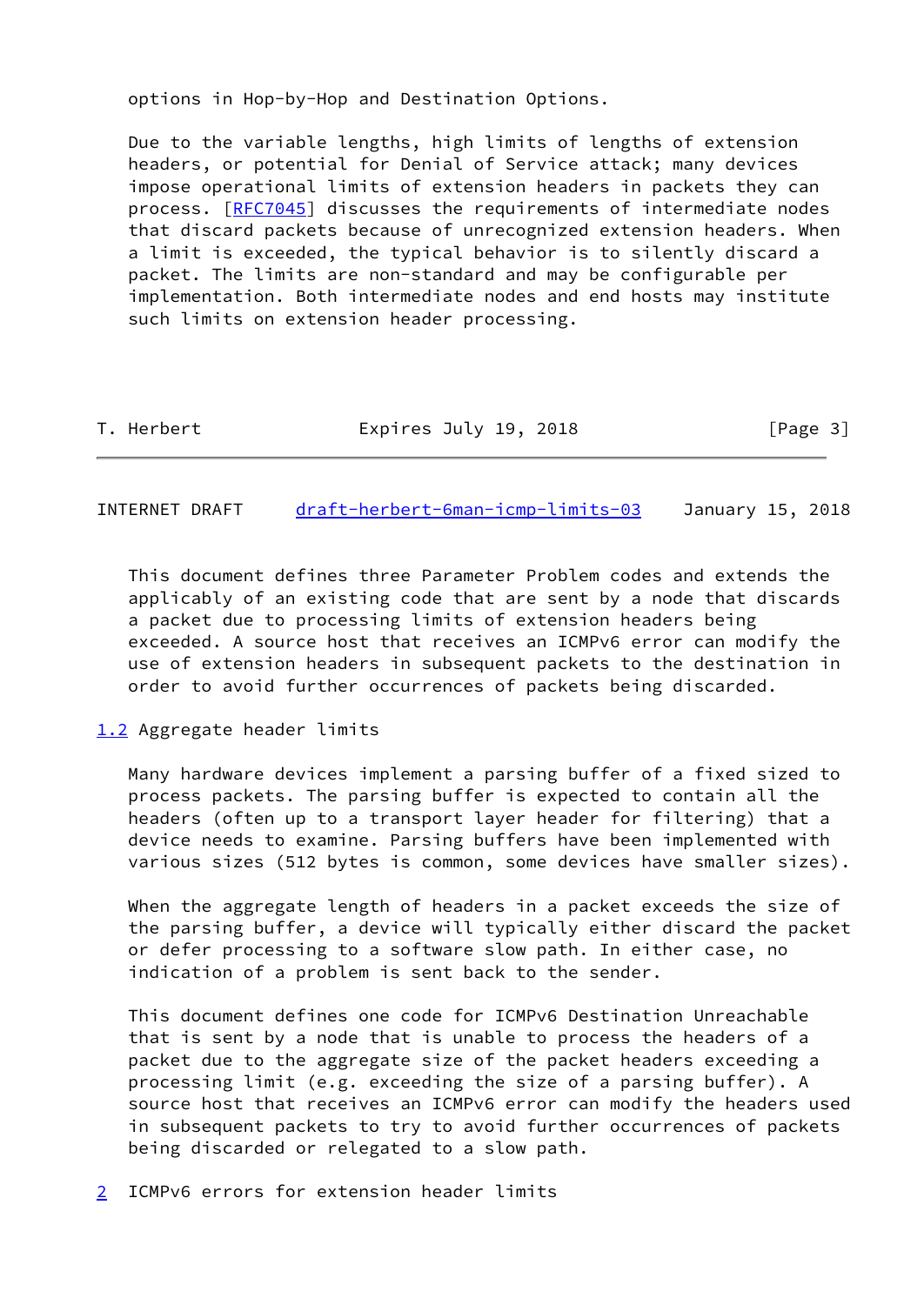Three new codes are defined for Parameter Problem type and applicability of one existing code is extended for ICMPv6 errors for extension header limits.

### <span id="page-4-0"></span>[2.1](#page-4-0) Format

 The format of the ICMPv6 message for an extension header limit exceeded error is:

|      |      | 0 1 2 3 4 5 6 7 8 9 0 1 2 3 4 5 6 7 8 9 0 1 2 3 4 5 6 7 8 9 0 1 |  |
|------|------|-----------------------------------------------------------------|--|
|      |      |                                                                 |  |
| Type | Code | Checksum                                                        |  |
|      |      |                                                                 |  |
|      |      | Pointer                                                         |  |
|      |      |                                                                 |  |
|      |      | As much of invoking packet                                      |  |
|      |      | as possible without the ICMPv6 packet                           |  |

| [Page 4]<br>T. Herbert<br>Expires July 19, 2018 |  |
|-------------------------------------------------|--|
|-------------------------------------------------|--|

<span id="page-4-1"></span>

| INTERNET DRAFT      | <u>draft-herbert-6man-icmp-limits-03</u>                                                                                                                                                                   | January 15, 2018 |
|---------------------|------------------------------------------------------------------------------------------------------------------------------------------------------------------------------------------------------------|------------------|
|                     | exceeding the minimum IPv6 MTU [IPv6]                                                                                                                                                                      |                  |
| IPv6 Fields:        |                                                                                                                                                                                                            |                  |
| Destination Address | Copied from the Source Address field of the invoking packet.                                                                                                                                               |                  |
| ICMPv6 Fields:      |                                                                                                                                                                                                            |                  |
| <b>Type</b>         | 4 (Parameter Problem type)                                                                                                                                                                                 |                  |
|                     | Code (pertinent to this specification)<br>1 - Unrecognized Next Header type encountered<br>4 - Extension header too big<br>5 - Extension header chain too long<br>6 - Too many options in extension header |                  |
| Pointer             | Identifies the octet offset within the invoking packet where<br>the problem occurred.                                                                                                                      |                  |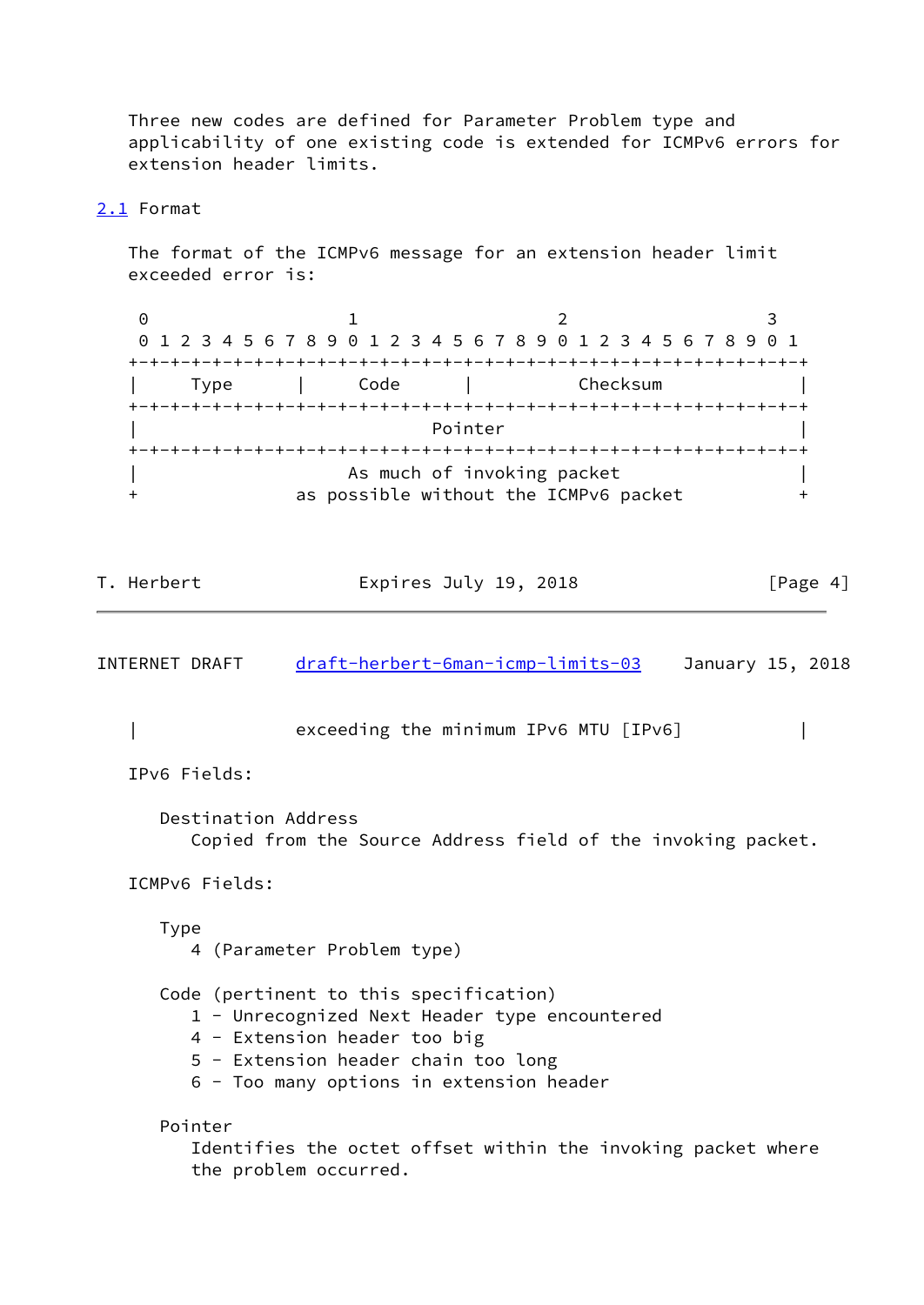The pointer will point beyond the end of the ICMPv6 packet if the field having a problem is beyond what can fit in the maximum size of an ICMPv6 error message.

<span id="page-5-0"></span>[2.2](#page-5-0) Unrecognized Next Header type encountered (code 1)

 [RFC8200] specifies that a destination host should send an "unrecognized next header type" when a Next Header value is unrecognized in a packet. This document extends this to allow intermediate nodes to send this same error for a packet that is discarded because a node does not recognize a Next Header type.

 This code SHOULD be sent by an intermediate node that discards a packet because it encounters a Next Header type that is unknown in its examination. The ICMPv6 Pointer field is set to the offset of the unrecognized value within the original packet.

 Note that when the original sender receives the ICMPv6 error it can differentiate between the message being sent by a destination host, per [\[RFC4443](https://datatracker.ietf.org/doc/pdf/rfc4443)], and an error sent by an intermediate host based on matching the source address of the ICMPv6 packet and the destination address of the packet in the ICMPv6 data.

<span id="page-5-1"></span>[2.3](#page-5-1) Extension header too big (code 4)

An ICMPv6 Parameter Problem with code for "extension header too big"

| Expires July 19, 2018<br>T. Herbert | [Page 5] |
|-------------------------------------|----------|
|-------------------------------------|----------|

<span id="page-5-3"></span>INTERNET DRAFT [draft-herbert-6man-icmp-limits-03](https://datatracker.ietf.org/doc/pdf/draft-herbert-6man-icmp-limits-03) January 15, 2018

 SHOULD be sent when a node discards a packet because the size of an extension header exceeds its processing limit. The ICMPv6 Pointer field is set to the offset of the first octet in the extension header that exceeds the limit.

<span id="page-5-2"></span>[2.4](#page-5-2) Extension header chain too long (code 5)

 An ICMPv6 Parameter Problem with code for "extension header chain too long" SHOULD be sent when a node discards a packet with an extension header chain because an extension header chains exceeds it processing limit.

 There are two different limits that might be applied: a limit on the total size in octets of the header chain, and a limit on the number of extension headers in the chain. This error code is used in both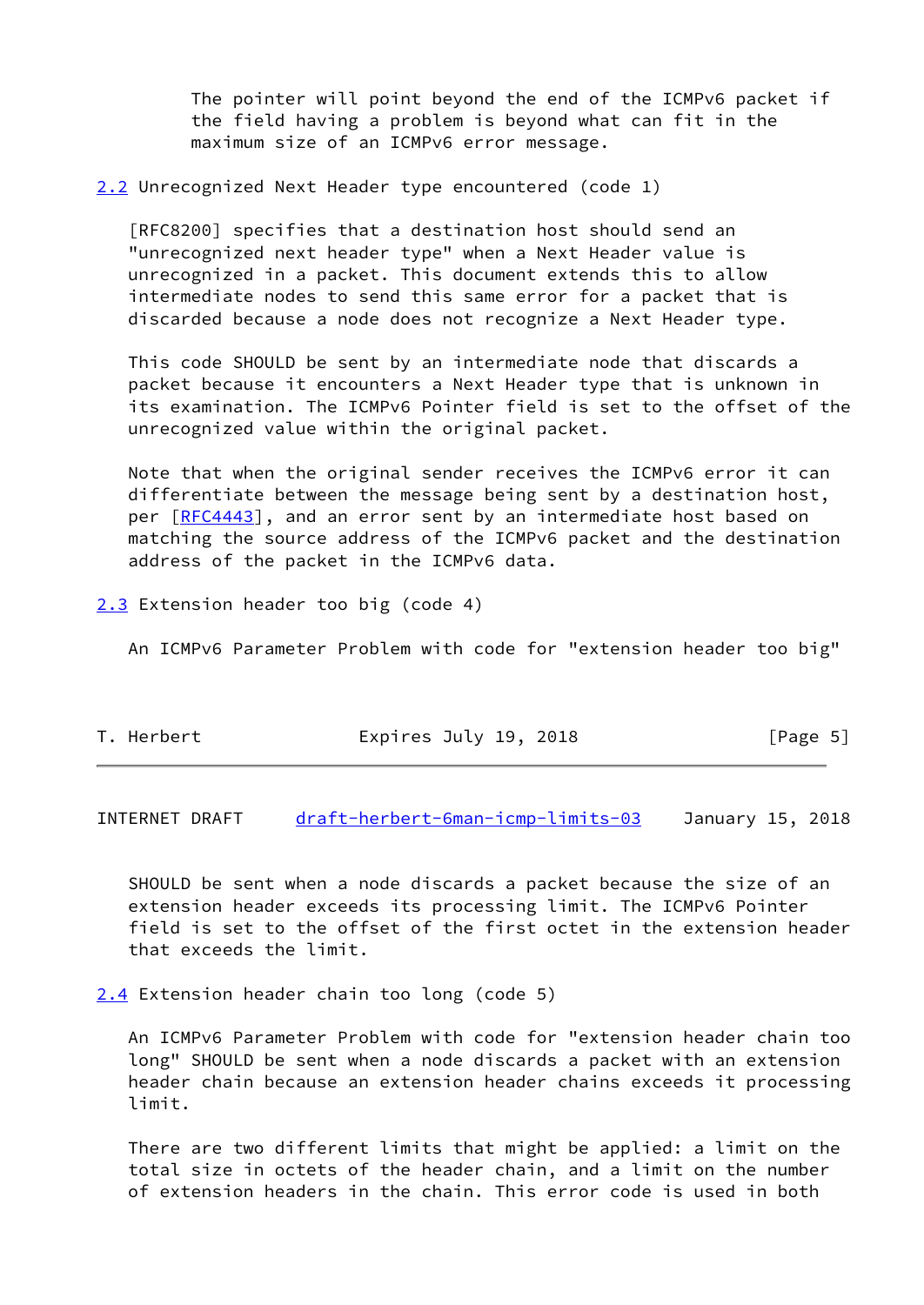cases. In the case that the a size limit is exceeded, the ICMPv6 Pointer is set to first octet beyond the limit. In the case that the number of extension headers is exceeded, the ICMPv6 Pointer is set to the offset of first octet of the first extension header that is beyond the limit.

<span id="page-6-0"></span>[2.5](#page-6-0) Too many options in extension header (code 6)

 An ICMPv6 Parameter Problem with code for "too many options in extension header" SHOULD be sent when a node discards a packet with an extension header that has a number of options that exceed the processing limits of the node. This code is applicable for Destination options or Hop-by-Hop options. The ICMPv6 Pointer field is set to the first octet of the first option that exceeds the limit.

<span id="page-6-1"></span>[3](#page-6-1) ICMPv6 error for aggregate header limits

 One code is defined for Destination Unreach type for aggregate header limits.

<span id="page-6-2"></span>[3.1](#page-6-2) Format

 The error for aggregate header limits employs a multi-part ICMPv6 message format as defined in [\[RFC4884](https://datatracker.ietf.org/doc/pdf/rfc4884)]. The extended structure contains a pointer to the octet beyond the limit.

 The format of the ICMPv6 message for an aggregate header limit exceeded is:

| Herbert |  |
|---------|--|
|         |  |

Expires July 19, 2018  $[Page 6]$ 

<span id="page-6-3"></span>INTERNET DRAFT [draft-herbert-6man-icmp-limits-03](https://datatracker.ietf.org/doc/pdf/draft-herbert-6man-icmp-limits-03) January 15, 2018

0 1 2 3 0 1 2 3 4 5 6 7 8 9 0 1 2 3 4 5 6 7 8 9 0 1 2 3 4 5 6 7 8 9 0 1 +-+-+-+-+-+-+-+-+-+-+-+-+-+-+-+-+-+-+-+-+-+-+-+-+-+-+-+-+-+-+-+-+ | Type | Code | Checksum | +-+-+-+-+-+-+-+-+-+-+-+-+-+-+-+-+-+-+-+-+-+-+-+-+-+-+-+-+-+-+-+-+ unused | Length | unused +-+-+-+-+-+-+-+-+-+-+-+-+-+-+-+-+-+-+-+-+-+-+-+-+-+-+-+-+-+-+-+-+ | Internet Header + leading octets of original datagram |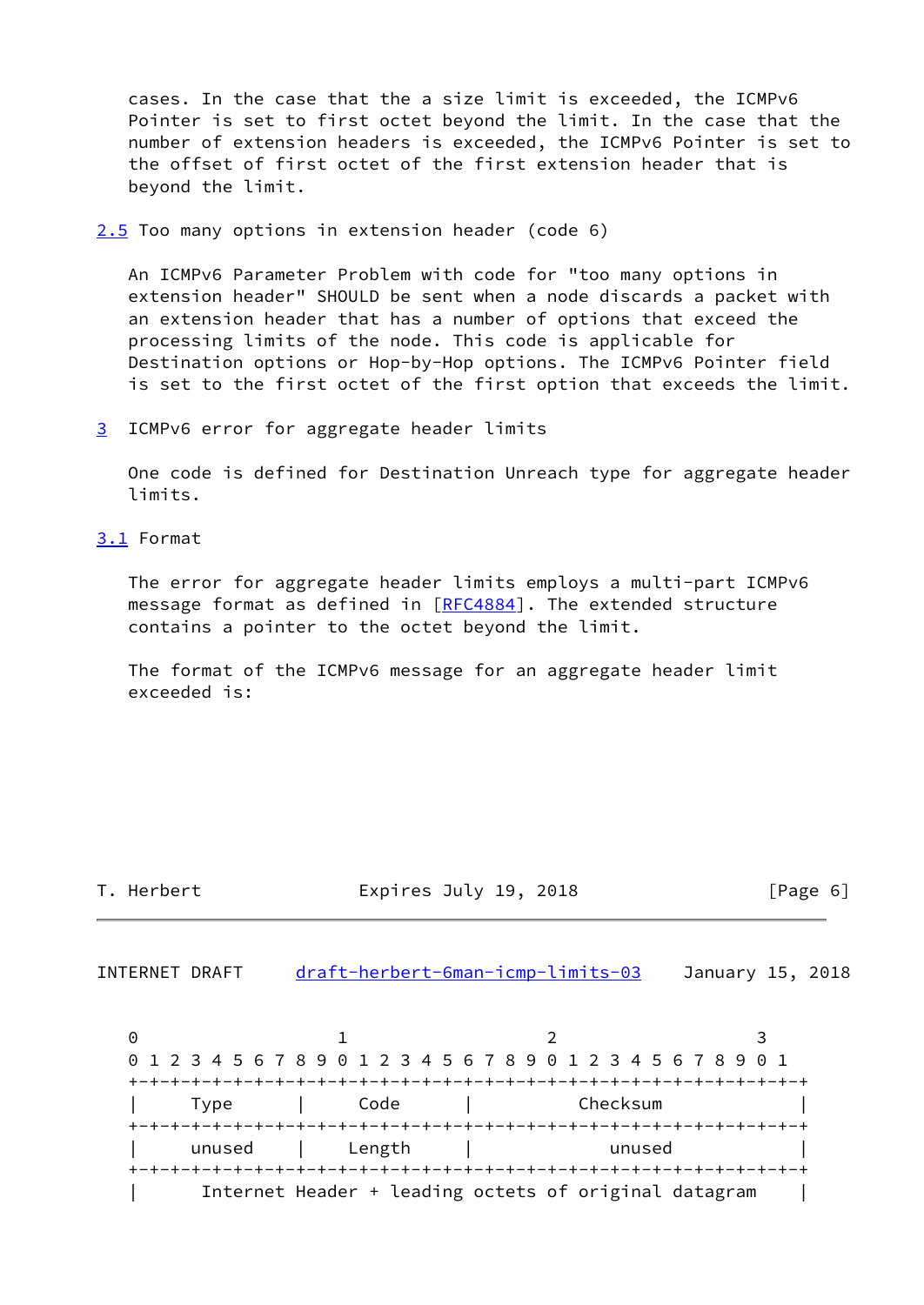| Pointer |
|---------|
|         |

IPv6 Fields:

 Destination Address Copied from the Source Address field of the invoking packet.

ICMPv6 Fields:

Type

1 (Destination Unreachable type)

 Code (pertinent to this specification) 8 - Headers too long

#### Length

Length of the "original datagram" measured in 64 bit words

#### Pointer

 Identifies the octet offset within the invoking packet where a limit was exceeded.

 The pointer will point beyond the end of the original datagram if the field exceeding the limit is beyond what can fit in the maximum size of an ICMPv6 error message.

# <span id="page-7-0"></span>[3.2](#page-7-0) Usage

 An ICMPv6 Destination Unreachable error with code for "headers too long" SHOULD be sent when a node discards a packet because the aggregate length of headers in the packet exceeds the processing limits of the node. The Pointer in the extended ICMPv6 structure is set to the offset of the first octet that exceeds the limit.

| T. Herbert | Expires July 19, 2018 |  | [Page 7] |  |
|------------|-----------------------|--|----------|--|
|            |                       |  |          |  |

<span id="page-7-2"></span><span id="page-7-1"></span>

| INTERNET DRAFT | draft-herbert-6man-icmp-limits-03 | January 15, 2018 |  |
|----------------|-----------------------------------|------------------|--|
|                |                                   |                  |  |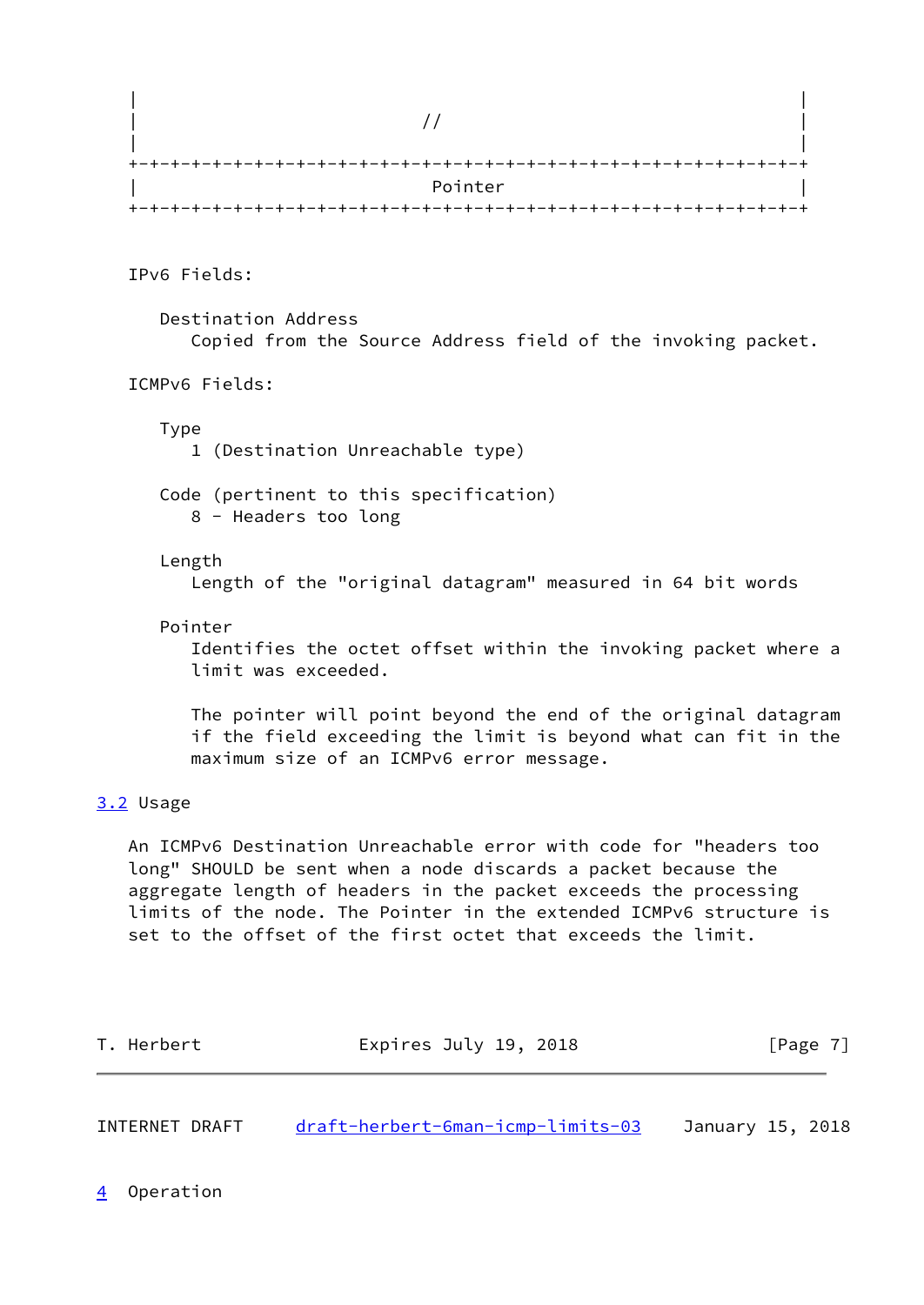Nodes that send or receive ICMPv6 errors due to header processing limits MUST generally comply with ICMPv6 processing as specified in [\[RFC4443](https://datatracker.ietf.org/doc/pdf/rfc4443)].

<span id="page-8-0"></span>[4.1](#page-8-0) Priority of reporting

 More than one ICMPv6 error may be applicable to report for a packet. For instance, the number of extension headers in a packet might exceed a limit, and the aggregate length of protocol headers might also exceed a limit. Only one ICMPv6 error should be sent for a packet, so a priority is defined to determine which error to report.

 The reporting priority of ICMPv6 errors for processing limits is from highest to lowest priority:

- 1) Real error (existing codes)
- 2) Unrecognized Next Header type encountered by an intermediate node
- 3) Too many options in an extension header
- 4) Extension header too big
- 5) Extension header chain too long for number of extension headers limit exceeded
- 6) Extension header chain too long for size of the extension header chain exceeding a limit
- 7) Headers too long

<span id="page-8-1"></span>[4.2](#page-8-1) Host response

When a source host receives an ICMPv6 error for a processing limit being exceeded, it SHOULD verify the ICMPv6 error is valid and take an appropriate action.

 The ICMPv6 error SHOULD be logged with sufficient detail for debugging packet loss. The details of the error, including the addresses and the offending extension header or data, should be retained. This would be useful for instance to debug when a node is mis-configured and unexpectedly discarding packets, or when a new extension header is being deployed.

A host MAY modify its usage of protocol headers in subsequent packets

T. Herbert **Expires July 19, 2018** [Page 8]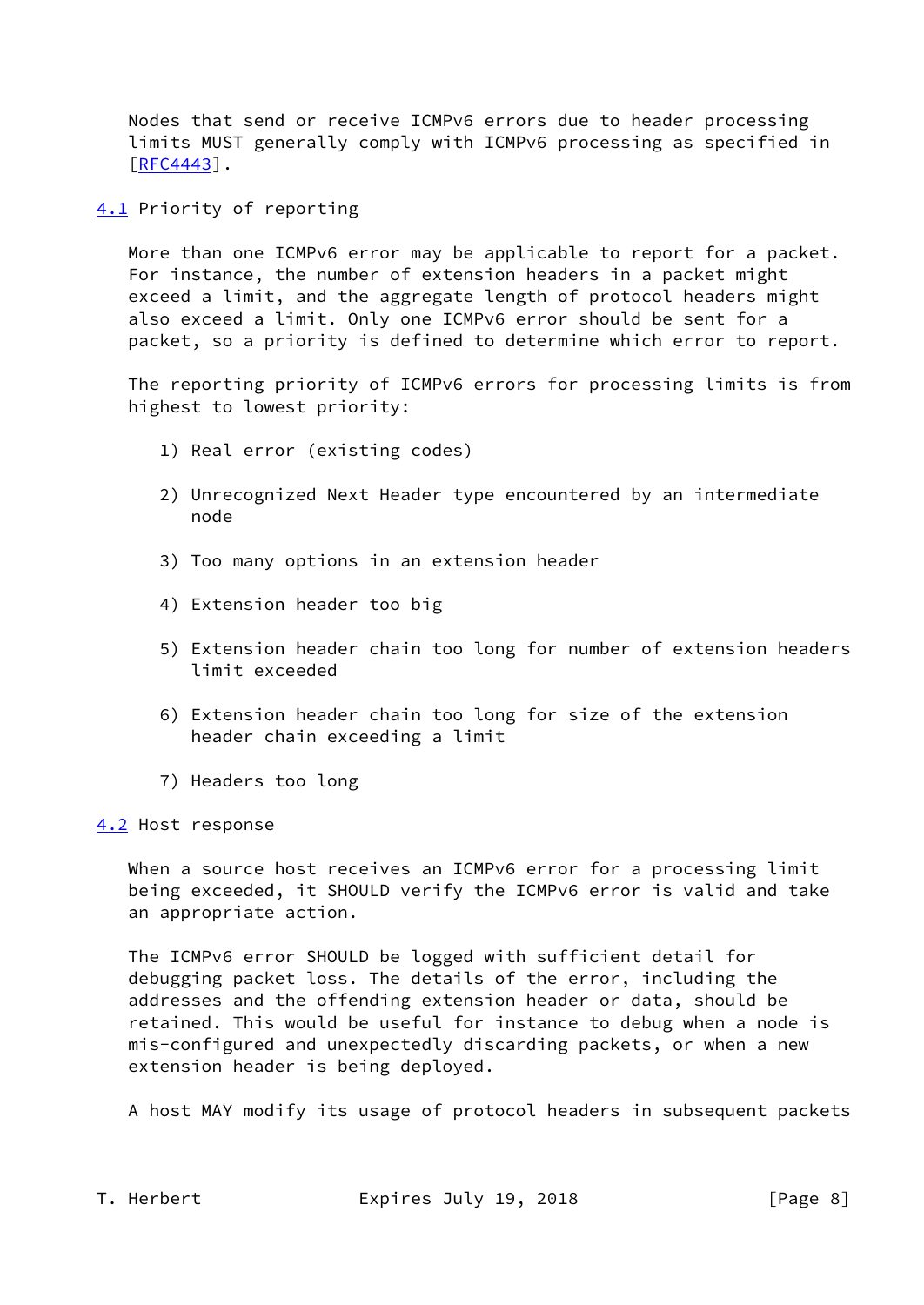# <span id="page-9-1"></span>INTERNET DRAFT [draft-herbert-6man-icmp-limits-03](https://datatracker.ietf.org/doc/pdf/draft-herbert-6man-icmp-limits-03) January 15, 2018

to avoid repeated occurrences of the same error.

For ICMPv6 errors cause by extension header limits being exceeded:

- $*$  An error SHOULD be reported to an application if the application enabled extension headers for its traffic. The application MAY either terminate a connection if extension headers are required, stop using extension headers in packets to the destination indicated in packet of the ICMPv6 error, or attempt modify its use of extension headers or headers to avoid the packet drop.
- \* A host system SHOULD take action if it is automatically inserting extension headers into packets unbeknownst to the application. The host system SHOULD either stop using extension headers or modify its used of extension headers for subsequent packets sent to the destination indicated in the packet of the ICMPv6 error.
- <span id="page-9-0"></span>[5](#page-9-0) Security Considerations

 This document does not introduce any new security concerns for use of ICMPv6 errors. The security considerations for ICMPv6 described in [\[RFC4443](https://datatracker.ietf.org/doc/pdf/rfc4443)] are applicable.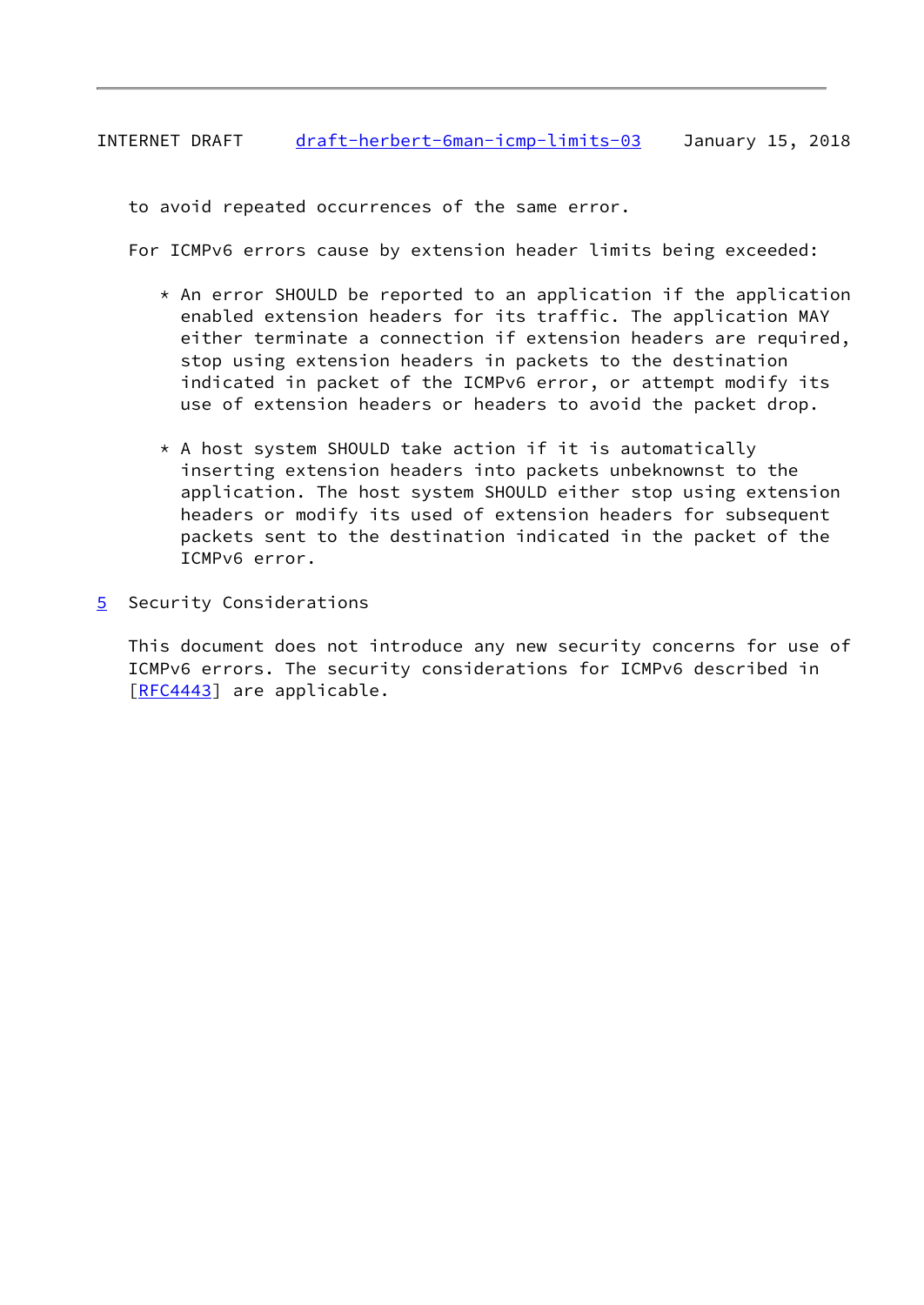<span id="page-10-1"></span>INTERNET DRAFT [draft-herbert-6man-icmp-limits-03](https://datatracker.ietf.org/doc/pdf/draft-herbert-6man-icmp-limits-03) January 15, 2018

- <span id="page-10-0"></span>[6](#page-10-0) IANA Considerations
- <span id="page-10-2"></span>[6.1](#page-10-2) Parameter Problem codes

 IANA is requested to assign the following codes for ICMPv6 type 4 "Parameter Problem":

- 4 Extension header too big
- 5 Extension header chain too long
- 6 Too many options in extension header

<span id="page-10-3"></span>[6.2](#page-10-3) Destination Unreachable codes

 IANA is requested to assign the following codes for ICMPv6 type 1 "Destination Unreachable":

- 8 Headers too long
- <span id="page-10-4"></span>[8](#page-10-4) Acknowledgments

 The authors would like to thank Ron Bonica, Bob Hinden for their comments and suggestions that improved this document.

<span id="page-10-5"></span>[7](#page-10-5) References

<span id="page-10-6"></span>[7.1](#page-10-6) Normative References

- [RFC8200] Deering, S. and R. Hinden, "Internet Protocol, Version 6 (IPv6) Specification", STD 86, [RFC 8200](https://datatracker.ietf.org/doc/pdf/rfc8200), DOI 10.17487/RFC8200, July 2017, [<https://www.rfc](https://www.rfc-editor.org/info/rfc8200) [editor.org/info/rfc8200](https://www.rfc-editor.org/info/rfc8200)>.
- [RFC4443] Conta, A., Deering, S., and M. Gupta, Ed., "Internet Control Message Protocol (ICMPv6) for the Internet Protocol Version 6 (IPv6) Specification", [RFC 4443,](https://datatracker.ietf.org/doc/pdf/rfc4443) DOI 10.17487/RFC4443, March 2006, [<http://www.rfc](http://www.rfc-editor.org/info/rfc4443)[editor.org/info/rfc4443](http://www.rfc-editor.org/info/rfc4443)>.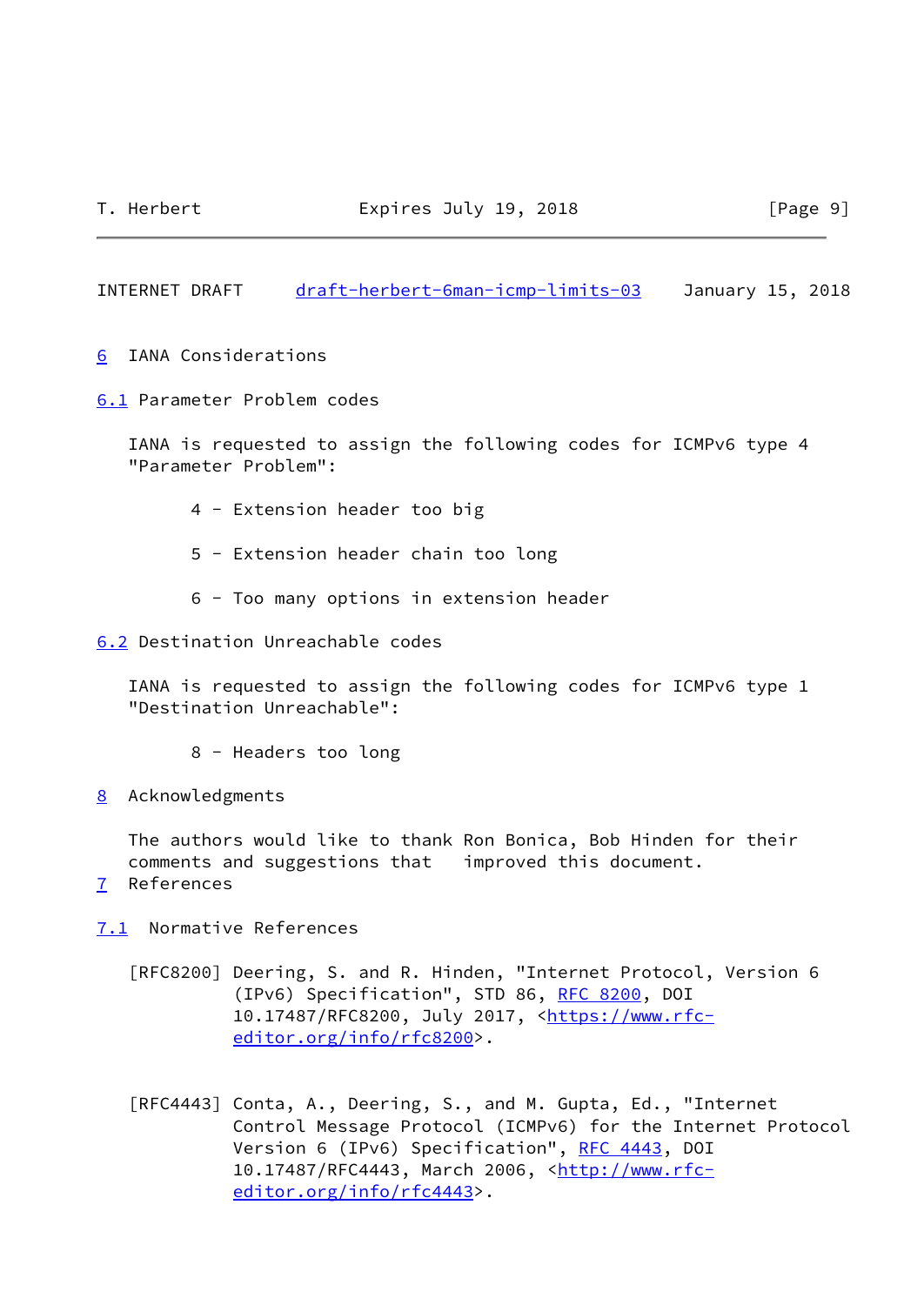- [RFC7045] Carpenter, B. and S. Jiang, "Transmission and Processing of IPv6 Extension Headers", [RFC 7045,](https://datatracker.ietf.org/doc/pdf/rfc7045) DOI 10.17487/RFC7045, December 2013, [<http://www.rfc-editor.org/info/rfc7045](http://www.rfc-editor.org/info/rfc7045)>.
- [RFC4884] Bonica, R., Gan, D., Tappan, D., and C. Pignataro, "Extended ICMP to Support Multi-Part Messages", [RFC 4884](https://datatracker.ietf.org/doc/pdf/rfc4884), DOI 10.17487/RFC4884, April 2007, [<https://www.rfc](https://www.rfc-editor.org/info/rfc4884) [editor.org/info/rfc4884](https://www.rfc-editor.org/info/rfc4884)>.

| T. Herbert<br>Expires July 19, 2018 | [Page 10] |
|-------------------------------------|-----------|
|-------------------------------------|-----------|

<span id="page-11-1"></span>INTERNET DRAFT [draft-herbert-6man-icmp-limits-03](https://datatracker.ietf.org/doc/pdf/draft-herbert-6man-icmp-limits-03) January 15, 2018

<span id="page-11-0"></span>[7.2](#page-11-0) Informative References

Author's Address

 Tom Herbert Quantonium Santa Clara, CA USA

Email: tom@herbertland.com